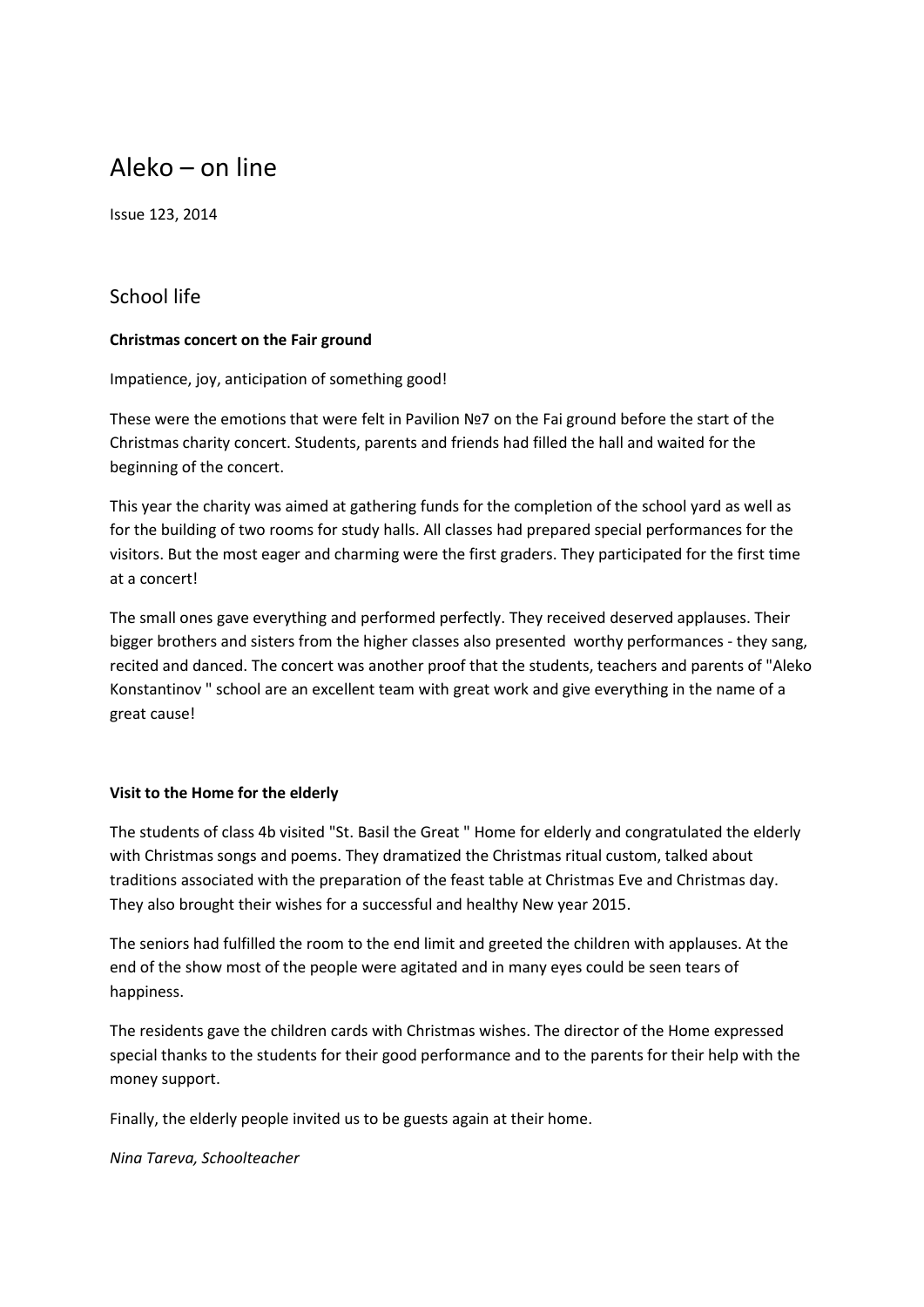#### **Fortissimo class**

This year our school school "Aleko Konstantinov "is again included in the program called Fortissimo class. Students from the fourth classes are visited by artists from the Philharmonic Orchestra of Plovdiv, who introduced the students to various musical instruments.

In November we had the pleasure to welcome Mrs. Annie Tsoncheva, who presented her favorite instrument - the violin, and at the beginning of December Mrs. Ekaterina Popova was our guest with her flute.

They told stories for the start of these instruments, acquainted us with the device capabilities and versifications. We were all impressed by the splendid musical performances. After the lessons the students tried to play themselves some of these wonderful instruments with great desire and excitement.

*Nina Dimitrova, Teacher of Music*

#### **"Music ladder" club**

Music sounds all around us and is part of our lives. Its implementation requires talent and hard work so that it can develop.

This year students interested in music joined the club called Music ladder. They have the opportunity to develop their potential in it by vocal work, performances of their favorite songs and ensemble performances in a group.

In classes, students will deepen their knowledge in the field of music theory, will get acquainted with the block flute - one of the most popular instruments for an initial training.

*Nina Dimitrova – Head of the Club*

## We are in Europe

#### **The Hermitage in St. Petersburg celebrated the 250th anniversary with a light 3D show**

The Hermitage museum in St. Petersburg noted its 250<sup>th</sup> anniversary with a spectacular light show.

Hundreds of people gathered in the central square in the heart of the city to witness a 3D show, representing different eras of the Russian history and projected onto the building of the General Staff of the Russian army near the museum.

Paintings representing a huge fire and scenes from World War II were together with images of the exhibits from the "Hermitage" and the sounds of classical music and works of modern Russian composers, too.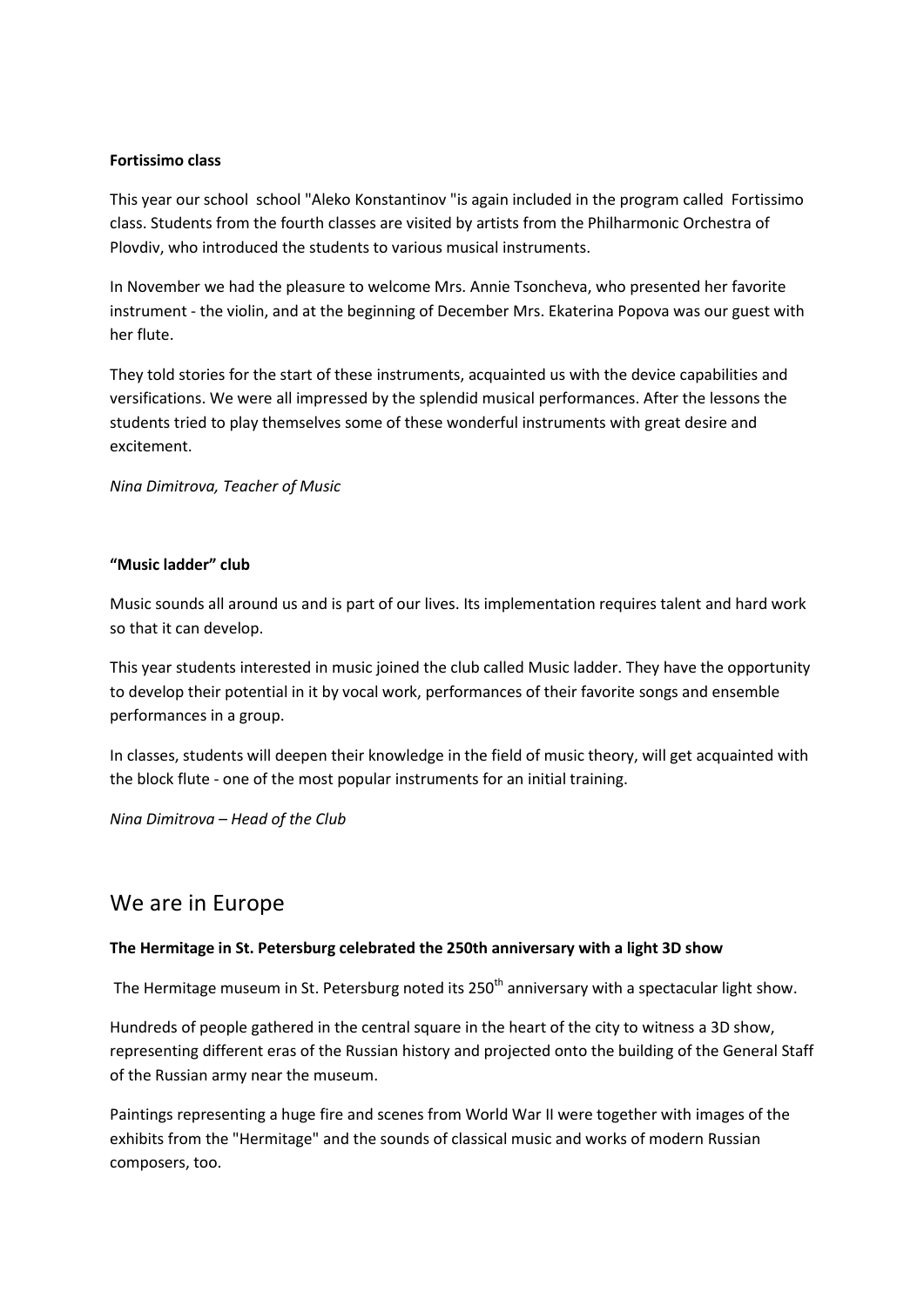The organizers say that the main idea of the show is to trace parallels between Russian history and collection of works, being stored in Russia's largest museum.

For both creators and designers of the show the transformation of the facade into a huge screen was a challenge, but although they are satisfied with the result.

The total number of exhibits in the "Hermitage" is approximately 3 million works of art and monuments of world culture.

It is estimated that if the visitor spends 1 minute before each exhibit he will be needed 11 years to examine everything under the condition that he spends 8 hours a day in the museum.

The events dedicated to the anniversary of the"Hermitage" continued until 9 December.

*Eliana Shtereva, Schoolteacher, materials on Internet*

## Fun page

#### **Robot shot a secret room in the Great Cheops Pyramid, which no one has seen since 4500 years**

An autonomous robot showed forward the first pictures from inside a small chamber in the Great Pyramid of Giza, which no one has seen for 4500 years, said "Science Alert,".

The Great Pyramid is the only remain of the ancient seven wonders of the world. It has three chambers - one large in the base and two others on the top called King"`s and Queen`s rooms. From the north and south walls of the Queen`s room start two narrow tunnels sized 20x20 cm. They are sealed with stone doors and nobody knows what their function was. According to a theory they led to a secret chamber.

Scientists have tried several times to solve the puzzle with the help of different robots.

In 1993, a robot moved 63 centimeters in the tunnel on the south side and found two stone doors with metal pins. It was very strange because nowhere in the pyramid has ever discovered any metal. Then various assumptions for those purposes began – e.g. handles, decoration, a key.

Ten years later another robot punched a stone block in the tunnel and found a small empty room, ending with a stone boulder.

This year a team of engineers, led by Rob Richardson from the University of Leeds, returned to the pyramid with a new robot. They managed to direct it into the tunnel and use its flexible camera that looked like a small snake, to reveal all corners.

The robot found hieroglyphs 4500 years old, painted in red and grooves in the stone that were probably made by the stone workers when the camera was built.

"If these characters can be deciphered, Egyptologists can understand why these mysterious shafts were to be made", said Richardson.